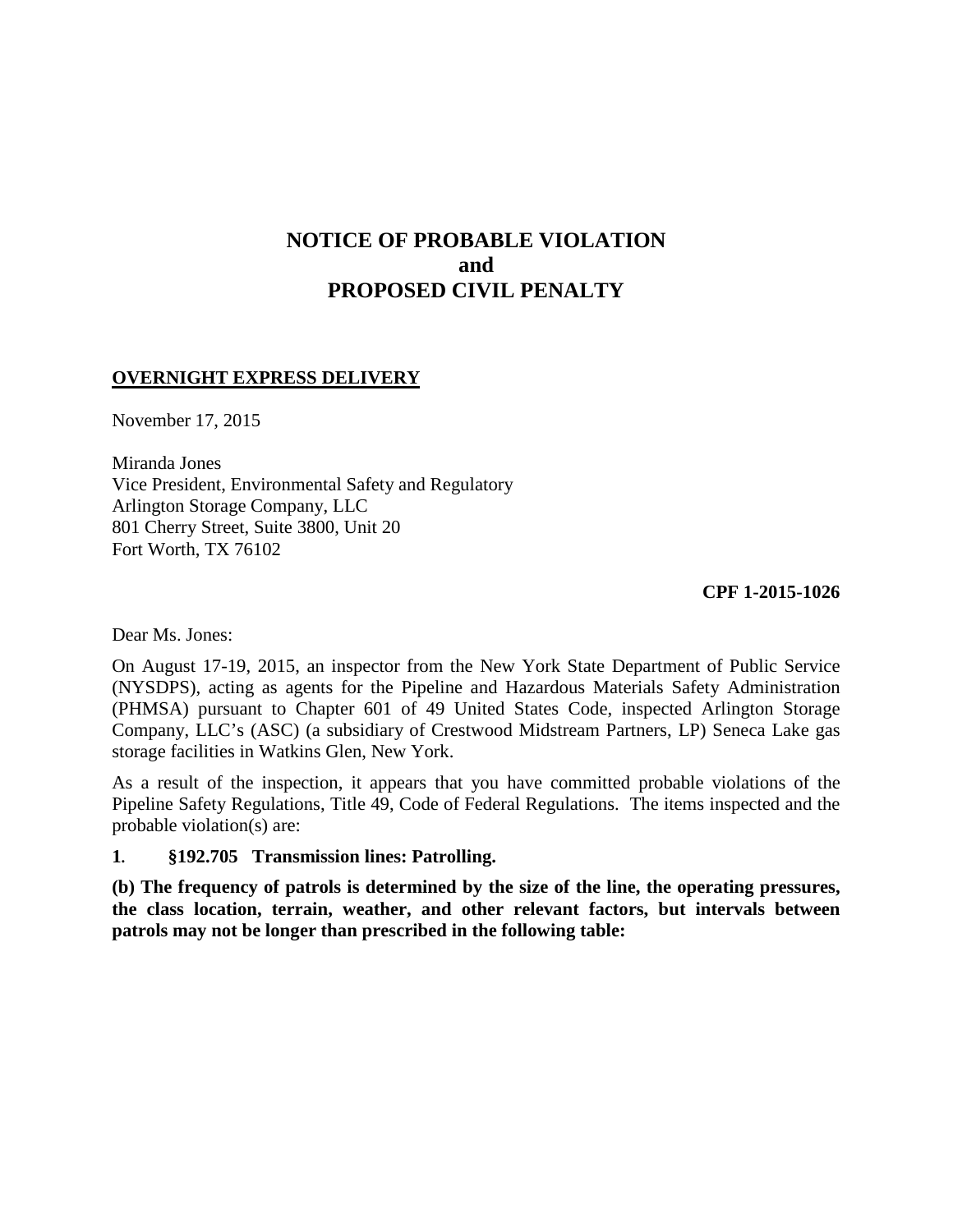|                                  | <b>Maximum interval between patrols</b>                     |                                                                                                 |
|----------------------------------|-------------------------------------------------------------|-------------------------------------------------------------------------------------------------|
| <b>Class location</b><br>of line | At highway and railroad crossings                           | At all other places                                                                             |
| 1, 2                             | 7 1/2 months; but at least twice each<br>calendar year      | 15 months; but at least once each<br>calendar year.                                             |
| 3                                | each calendar year                                          | 4 1/2 months; but at least four times   7 1/2 months; but at least twice each<br>calendar year. |
| 4                                | 4 1/2 months; but at least four times<br>each calendar year | 4 1/2 months; but at least four times<br>each calendar year.                                    |

ASC (Crestwood) failed to conduct patrolling on the Seneca West pipeline at the frequency required by §192.705(b).

During the inspection conducted on 8/17/2015, the NYSDPS reviewed ASC's patrolling records and procedures for highway and railroad crossings from 2013 through 2015. The records show that ASC failed to conduct four patrols at the frequency required by §192.705(b).

The Class 1 and 2 patrols conducted on 6/4/2014 and 4/13/2015 exceeded the code requirement by 16 and 85 days respectively. The Class 3 patrols conducted on 6/11/2014 and 1/21/2015 exceeded the code requirement by 74 and 47 days respectively.

Thus, ASC failed to conduct patrolling on the Seneca West pipeline at the frequency required by §192.705(b).

### **2. 192.706 Transmission lines: Leakage surveys.**

**Leakage surveys of a transmission line must be conducted at intervals not exceeding 15 months, but at least once each calendar year. However, in the case of a transmission line which transports gas in conformity with §192.625 without an odor or odorant, leakage surveys using leak detector equipment must be conducted—** 

## (a) In Class 3 locations, at intervals not exceeding  $7\frac{1}{2}$  months, but at least twice each **calendar year; and**

ASC (Crestwood) failed to conduct leak surveys on the Seneca West pipeline at the frequency required by §192.706(a).

During the inspection conducted on 8/17/2015, the NYSDPS reviewed ASC's leak survey records and procedures for from 2013 through 2015. The records show that ASC failed to conduct leak surveys in a Class 3 location at a frequency required by §192.706(a). The leak survey performed on  $6/11/2014$  exceeded the code requirement by 23 days. In addition, only one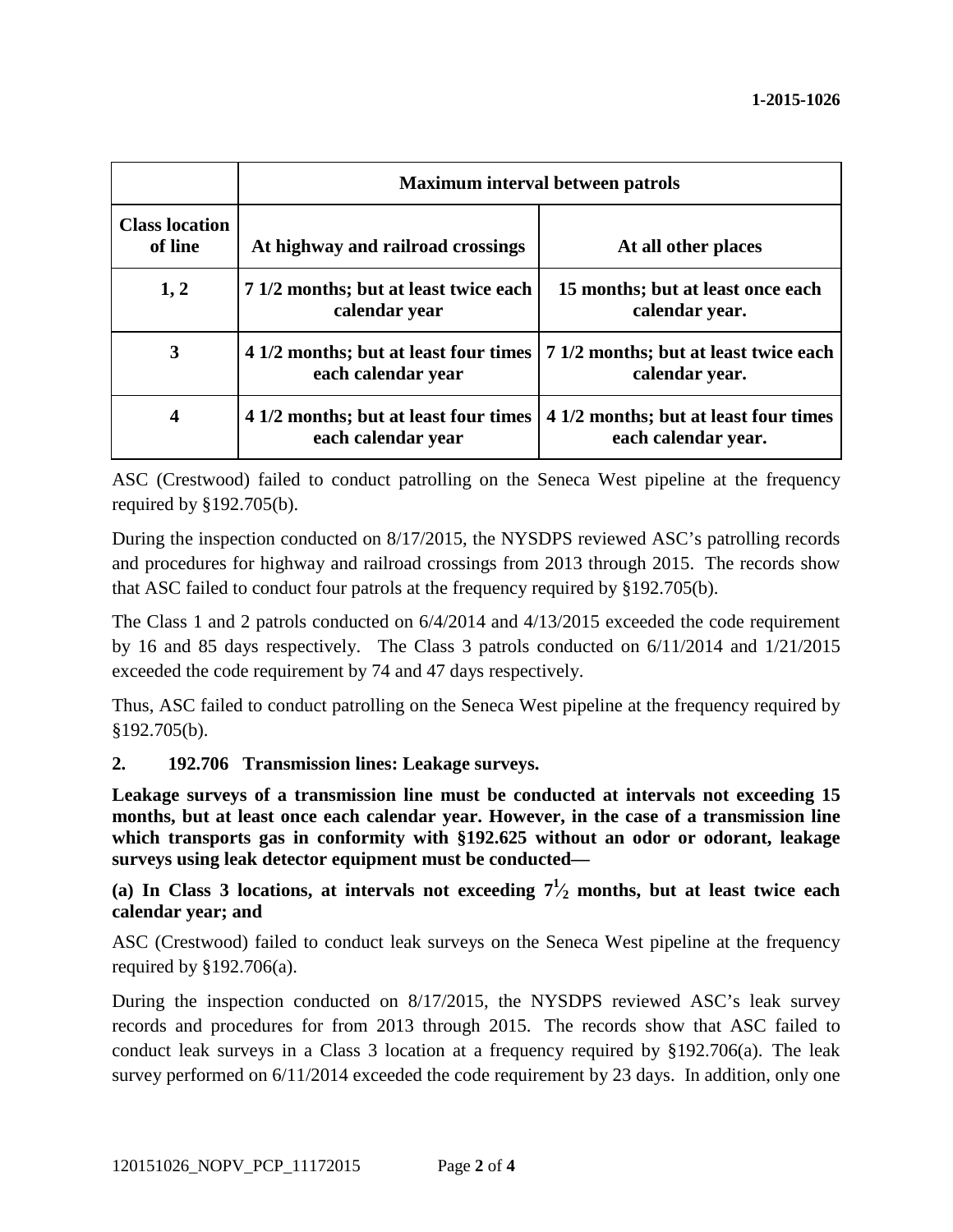leak survey was conducted in 2014. Thus, ASC failed to conduct two leak surveys on the Seneca West pipeline at the frequency required by §192.706(a).

### **3. §192.709 Transmission lines: Record keeping.**

**Each operator shall maintain the following records for transmission lines for the periods specified:** 

### **(c) A record of each patrol, survey, inspection, and test required by subparts L and M of this part must be retained for at least 5 years or until the next patrol, survey, inspection, or test is completed, whichever is longer.**

ASC failed to keep records of each inspection and test required by subparts L and M of this part for at least 5 years or until the next inspection or test is completed, whichever is longer. Specifically, ASC did not have records to show that each transmission line valve for the Seneca West Pipeline that might be required during any emergency was inspected and partially operated at intervals not exceeding 15 months, but at least once each calendar year in accordance with §192.745.

During the inspection conducted on 8/17/2015, the NYSDPS requested that ASC provide records for each transmission line valve that might be required during any emergency. ASC provided records titled "ASC's Critical Pipeline Valve Inspection Records" for 2013 and 2015 which included the following valves:

- 1. MV80202 Meads Hill Block Valve
- 2. MV80205 Route 414 Block Valve
- 3. MV80208 Backer Road Block Valve
- 4. MV80211 Hibbard Road Block Valve
- 5. MV80215 Dominion Block Valve

The NYSDPS inspector asked for valve inspection records for 2014 and ASC stated that the valve inspection records for 2014 are missing and could not be located.

Thus, ASC failed to keep records of each inspection and test required by subparts L and M.

### Proposed Civil Penalty

Under 49 United States Code, § 60122, you are subject to a civil penalty not to exceed \$200,000 per violation per day the violation persists up to a maximum of \$2,000,000 for a related series of violations. For violations occurring prior to January 4, 2012, the maximum penalty may not exceed \$100,000 per violation per day, with a maximum penalty not to exceed \$1,000,000 for a related series of violations. The Compliance Officer has reviewed the circumstances and supporting documentation involved in the above probable violation(s) and has recommended that you be preliminarily assessed a civil penalty of \$98,100 as follows: